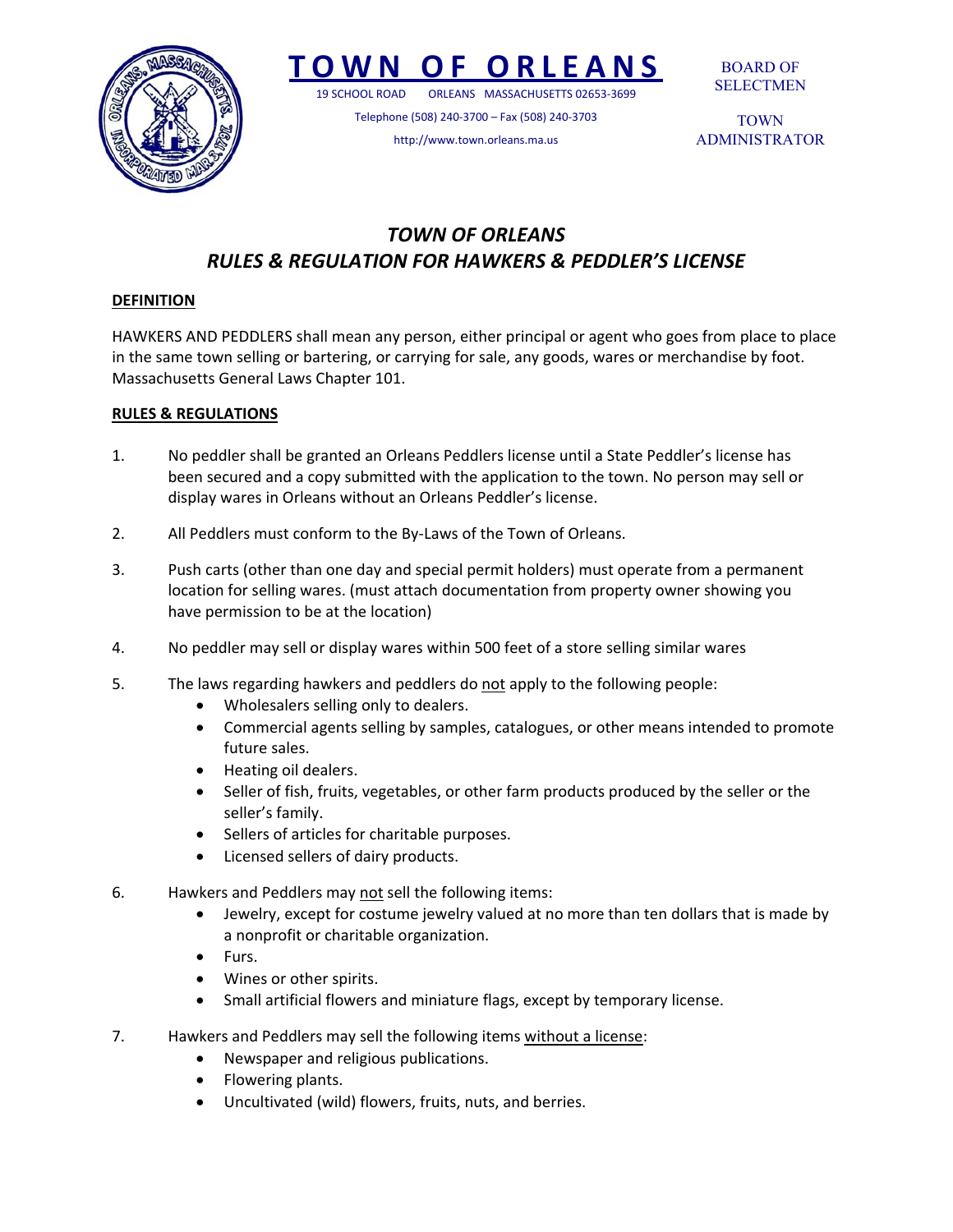- 8. For all Town sponsored events held on Town property no more than four (4), one day Hawkers and Peddlers license(s) shall be issued. Such licenses shall be issued on a first come first serve basis, and shall be limited to business(s) located within the Town or owned by a resident of the Town.
- 9. All advertising must be confined to the vehicle.
- 10. All licenses must be clearly displayed on the vehicle at all times. The licensee is responsible for providing a trash can and cleaning the area before leaving.
- 11. All Peddler's must be licensed by the Town of Orleans at a fee of \$75.00
- 12. A \$25.00 filing fee must accompany each application, payable to the Town of Orleans.
- 13. Any person operating a business without obtaining a proper license will be fined \$100.00 and may be subject to court action.
- 14. All units must be self-contained mobile units and must be inspected by the Orleans Police Department and Health Agent (if applicable).
- 15. The license fee may be waived by the Board of Selectmen for non-profit organizations who comply with these regulations.

#### **SPECIAL PERMIT (ONE DAY LICENSE)**

- 1. Each Peddler must follow the flow of traffic and must keep moving when not engaged in the process of selling.
- 2. A maximum of four (4) sellers will be allowed per license. Each seller's name must appear on the license and they must carry a copy of said license when selling.
- 3. It is the responsibility of the license holder to inform all sellers working under his license of the rules and regulations pertaining to this license and must insure they are in compliance.
- 4. A State license is not required for a Special Permit.
- 5. A fee for a Special Permit for one day events is \$25.00 payable to the Town of Orleans.
- 6. A \$25.00 filing fee must accompany each application, payable to the Town of Orleans.

#### **REQUIREMENTS**

1. No push cart or mobile vender is permitted to be parked in town without a duly licensed operator in attendance and the vehicle must be licensed by the Board of Health.